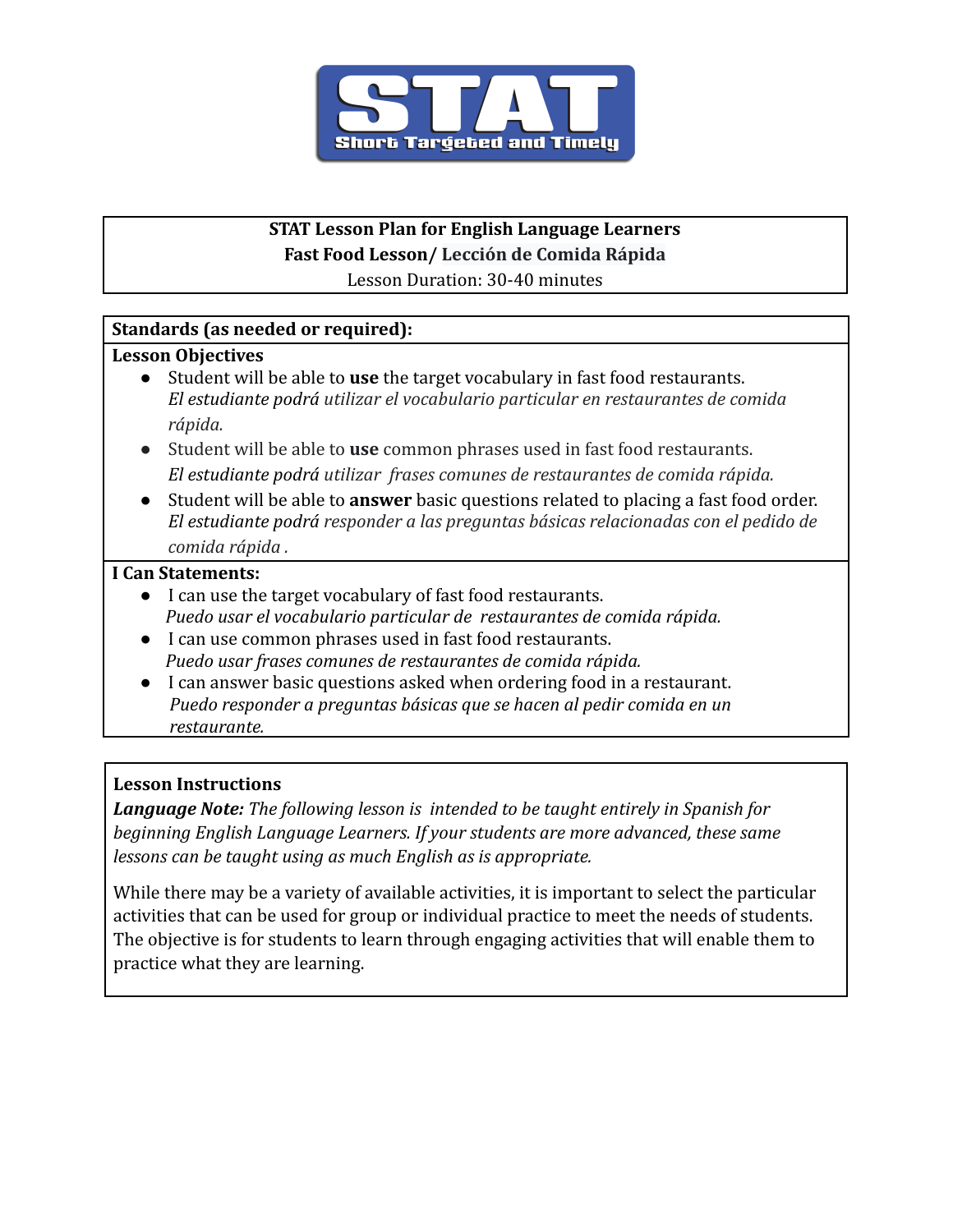

## **Materials Needed (Click on links to open)**

- Laptop or other mobile device
- [Edpuzzle](https://edpuzzle.com/assignments/61aeee9d213d7342b27ffb4d/watch)
- Fast food menu (optional)
- [Vocabulary Pronunciation and Image Guide](https://docs.google.com/document/d/1lfWFnFjZ1ReWX6lZBAtTyKTrFkDjBgwwYvgZsR-IeWs/edit?usp=sharing)
- [Vocabulary](https://docs.google.com/document/d/1mNoM7hmapPczcW2SkXLvucBM6uLtvFU3dusBHhqDU7E/edit?usp=sharing) Images
- [Vocabulary Practice Sheet](https://docs.google.com/document/d/1xd_1jOSeeWeEMa5OLwXJTtlCHkyUbkk8Y9yrLrQ6Q4g/edit)[/Answer Key](https://docs.google.com/document/d/1TpTt_5x75YwLDLCKKv22FQJjFd1Jno43yOXF40ygu30/edit)
- [Quizlet Vocabulary Flashcards](https://quizlet.com/_9w758a?x=1jqt&i=2rb91e)
- Copies of [Pre-Test](https://docs.google.com/document/d/1Wx7cBm6nytxYtEGGFd0K630J6dg_bbv1Hh0-y-SRjYs/edit) and [Post-Test](https://docs.google.com/document/d/13b7KideEz9DMVz4q_N9mCyugXDLW2IkVLNwzkp0mzDE/edit)

#### **Target Vocabulary**

- Hamburger
- Cheeseburger
- Double cheeseburger
- French fries
- Potatoes
- Tater tots
- Fish sandwich
- Chicken sandwich
- Milkshake
- Soda/pop
- With cheese
- With bacon
- Small
- Medium
- Large
- Size

## **Target Phrases**

- Welcome to
- May I take your order?
- For here or to go?
- I would like
- Please
- Thank you
- What size?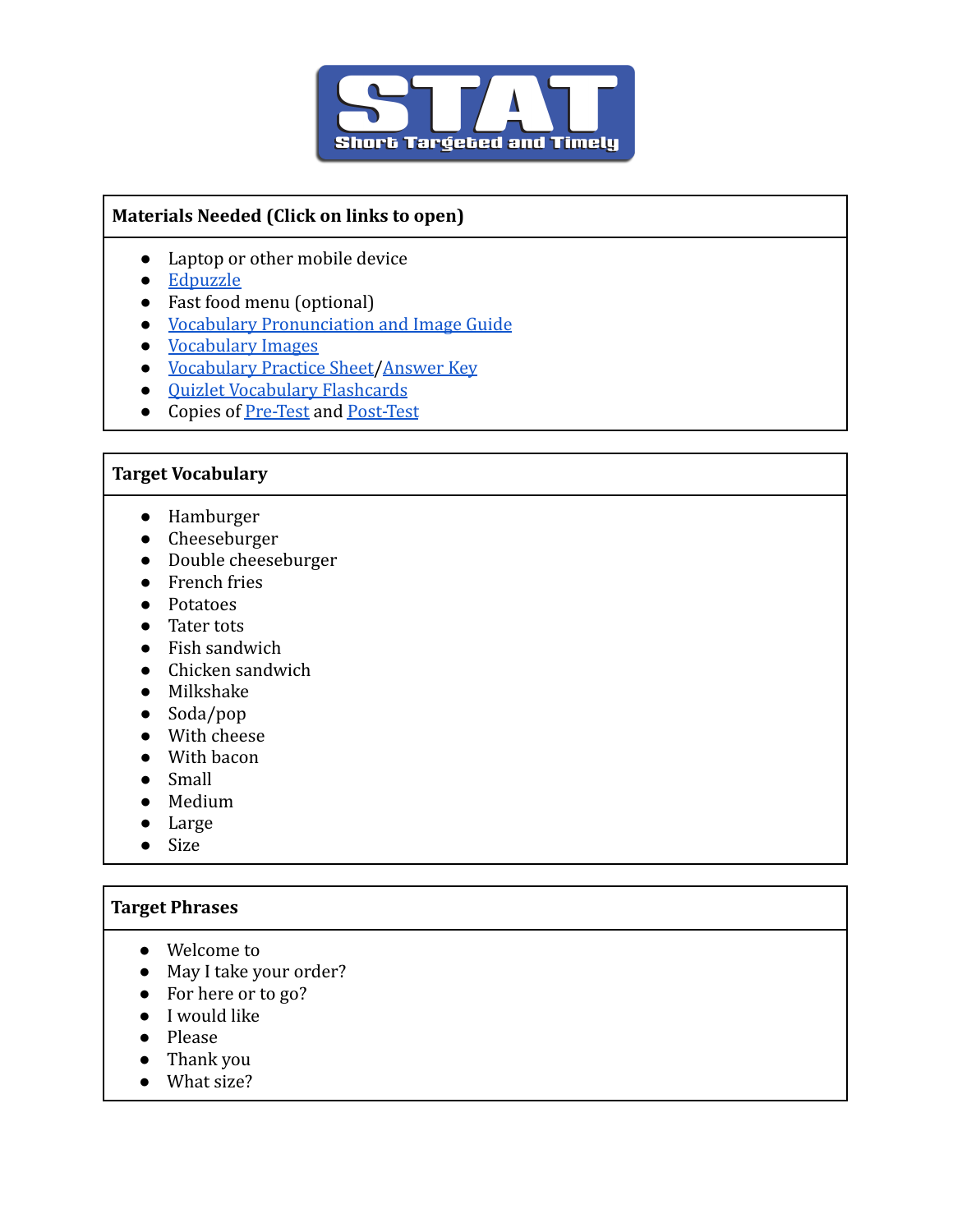

#### **Pre-Test Questions**

- 1. Which is NOT associated with a potato?
- 2. Which is NOT at a fast food restaurant?
- 3. Which is NOT a drink size?
- 4. Which should NOT be said when ordering?
- 5. What is this a photo of?

## **Introduction/Opener/Activate Prior Knowledge**

- How many of you go to fast food restaurants?
- Can you name some of the menu choices?
- What are some of the items you like best?
- Do you want to learn what some of the other items are?

## **Introduce Key Vocabulary**

Distribute vocabulary worksheet. Instructor will go through each word in English, Spanish, and practice pronunciation.

- *I say: hamburger, We say: hamburger, You say: hamburger.*
- *●* Instructor may put their finger on their chin as a signal for when the instructor speaks and on their ear for when students speak. Say the words/phrases in English and have students repeat. Continue this method for each vocabulary word chosen.
- *●* Repeat the word *hamburger.*
	- Look at your big thumb and say *hamburger.*
	- What is this picture of?
	- Yell out the word *hamburger*/ whisper the word *hamburger* etc.
- *●* Vocabulary words **taught/adjusted** to OSY work environment.
- **[\[Order\] May I take your order? Anything else? For here or to go? English for Kids](https://drive.google.com/file/d/1G85XGC-5sKCqga62RDdSWyaaMaIwTlXV/view?usp=sharing)** (1min. 45 sec. video)

**Role play #1:** Ordering at a restaurant. Students choose an item and order it with the instructor or another student playing the part of the restaurant employee. Students might write their order on paper first to help prepare them.

*Employee: Welcome to …. May I take your order?*

*Customer: Thank you, I would like…a cheeseburger and fries with Coke.*

*Employee: Would you like that for here or to go?*

*Customer: I would like that to go, please.*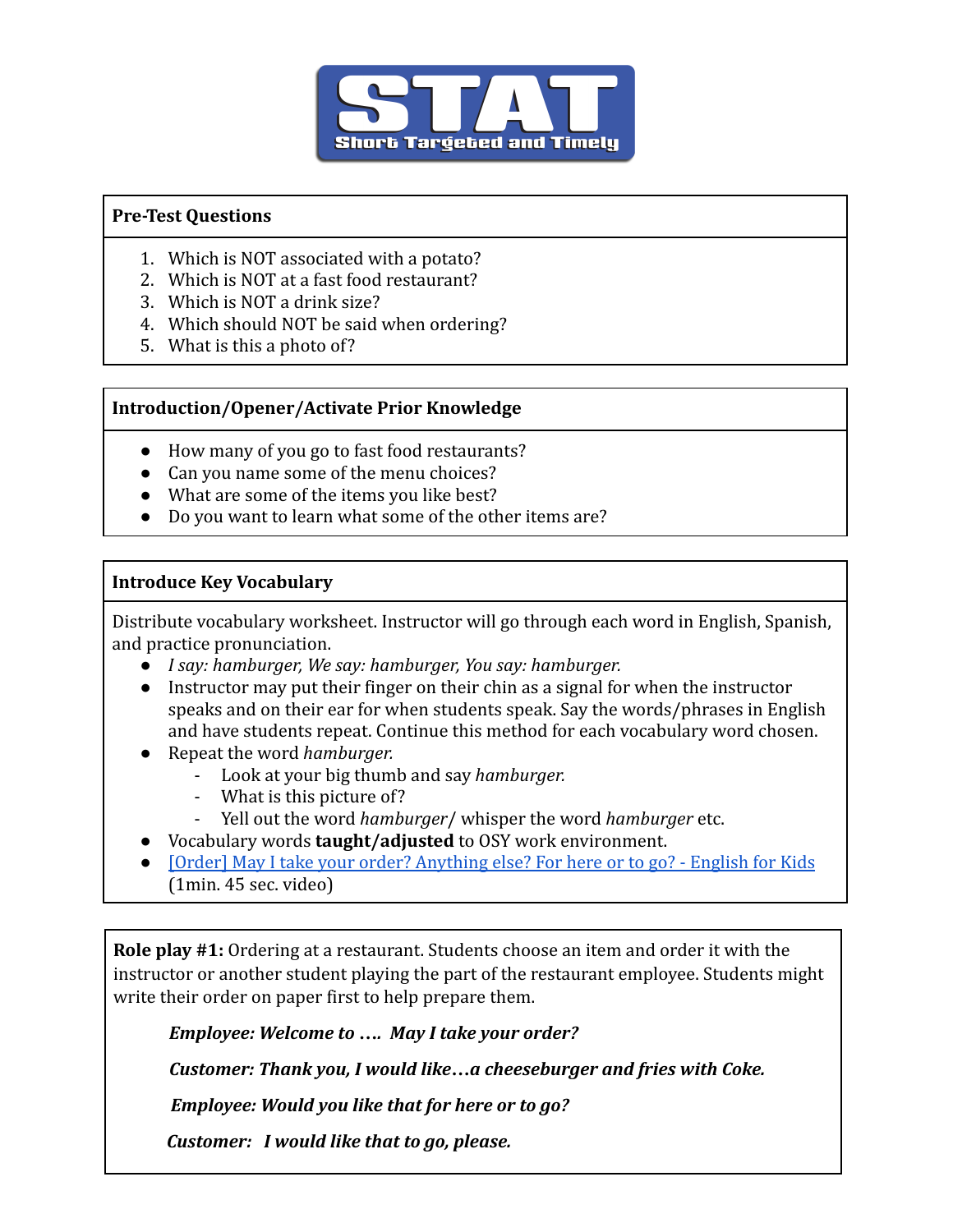

#### *Customer: Thank you.*

*Employee: You are welcome.*

**Role play #2:** Paying at the counter. Students role play paying for their order at the counter and receiving the proper change from the employee.

*Employee: Is that for here or to go?*

*Customer: To go, please.*

*Employee: That will be \$7.95.*

*Customer: I have a \$10 bill.*

*Employee: Here is your change of \$2.05.*

*Customer: Thank you.*

## **Extension Activity/Connections to Other Topics**

- Direct students to the **English for Daily Life Lessons**, specifically **Describing Items in a Grocery Store** and **Asking Questions** under **Your Community** and **Prices of Groceries** under **Grocery Stores and Shopping**.
- (Optional) The instructor can voice record all of the vocabulary associated with this lesson. Have the student listen to the recording every day for one week. When the student has memorized the vocabulary, have him/her send a voice recording to the teacher using either WhatsApp or My Memos.
- [Quizlet Matching Game](https://quizlet.com/598276666/match)
- [Edpuzzle](https://edpuzzle.com/assignments/61aeee9d213d7342b27ffb4d/watch)

## **Post-Test Questions**

- 1. Which is NOT associated with a potato?
- 2. Which is NOT at a fast food restaurant?
- 3. Which is NOT a drink size?
- 4. Which should NOT be said when ordering?
- 5. What is this a photo of?

**BONUS**: What can you put on your french fries?